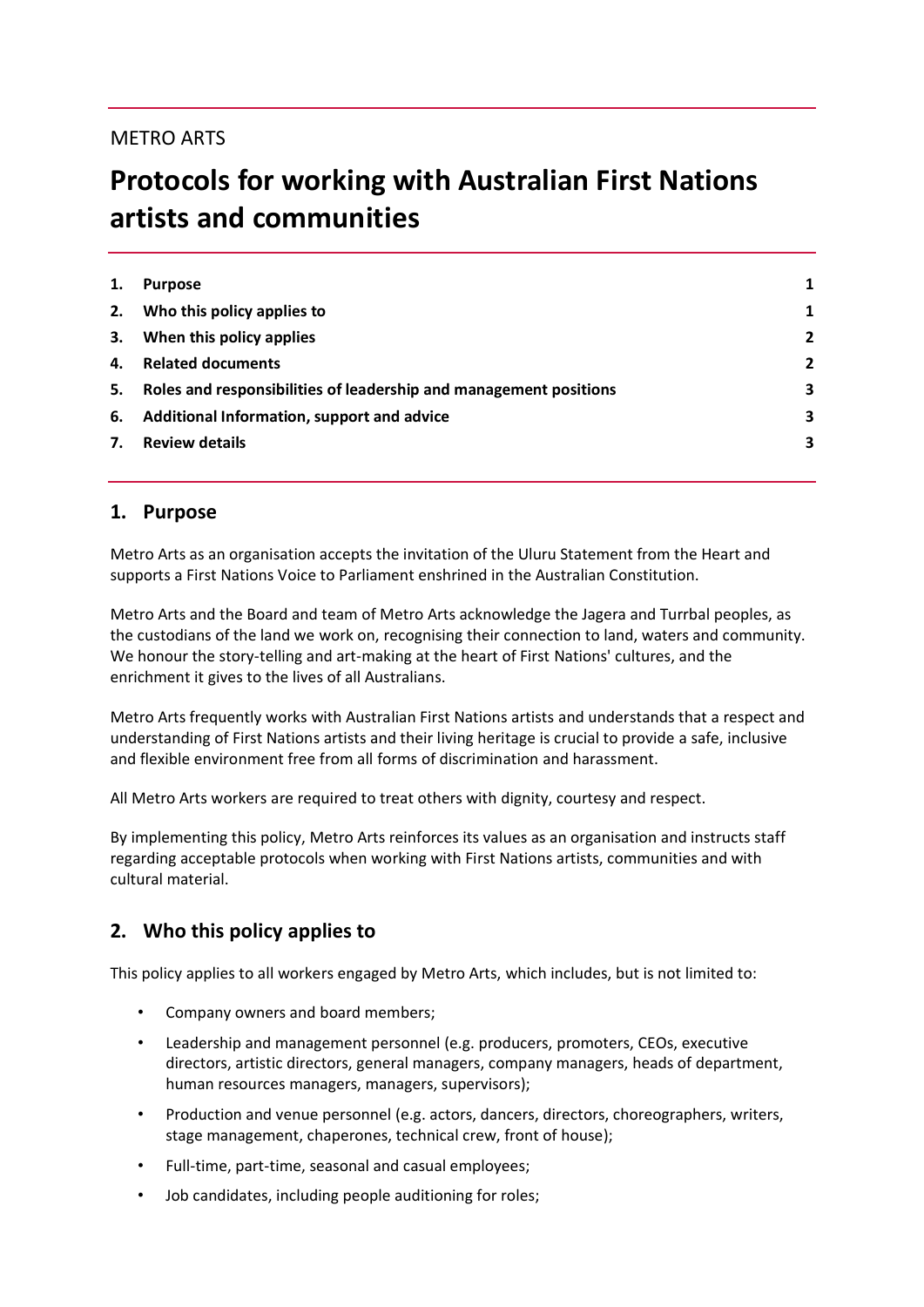- Student placements, apprentices, work experience students/interns;
- Contractors, sub-contractors and secondees (e.g. casting, talent and freelance agents who have been contracted or sub-contracted for a specific purpose); and
- Volunteers and anyone working in an unpaid capacity.

All workers must comply with this policy as amended from time to time. While every worker is required to comply with this policy, this policy is not incorporated as a term of any employment contract or contract for services and does not create any rights enforceable by a worker against Metro Arts.

This policy extends to every associated entity of Metro Arts within the meaning of Section 50AAA of the *Corporations Act 2001* (Cth).

# **3. When this policy applies**

This policy applies while the worker is at work. It also extends to work-related functions and to conduct outside of work where there is a sufficient connection to the workplace, including, but not limited to, the following circumstances:

- The way in which Metro Arts provides services to clients and interacts with members of the public;
- All aspects of employment; recruitment and selection; conditions and benefits; training and promotion; task allocation; shifts; hours; leave arrangements; workload; equipment and transport;
- On-site, off-site or after-hours work; work-related social functions (such as opening nights, after parties, award nights and industry events); rehearsals, tours, work-related travel, client functions, promotional activities, conferences, seminars or training sessions – wherever and whenever workers may be as a result of their Metro Arts duties;
- Use of social media and other electronic communication (e.g. emails); and
- Workers' treatment of other workers, clients, visitors and members of the public encountered in the course of undertaking their duties for Metro Arts.

# **4. Related documents**

• This policy refers all Metro Arts team-members to the following Protocol documents adopted by the organisation:

*Protocols for producing Indigenous Australian media arts*, Australia Council for the Arts, 2007 *Protocols for producing Indigenous Australian performing arts*, Australia Council for the Arts, 2007

*Protocols for producing Indigenous Australian visual arts*, Australia Council for the Arts, 2007 *Protocols for using First Nationals Cultural and Intellectual Property in the Arts*, Dr Terri Janke & Company, Australia Council for the Arts, 2019.